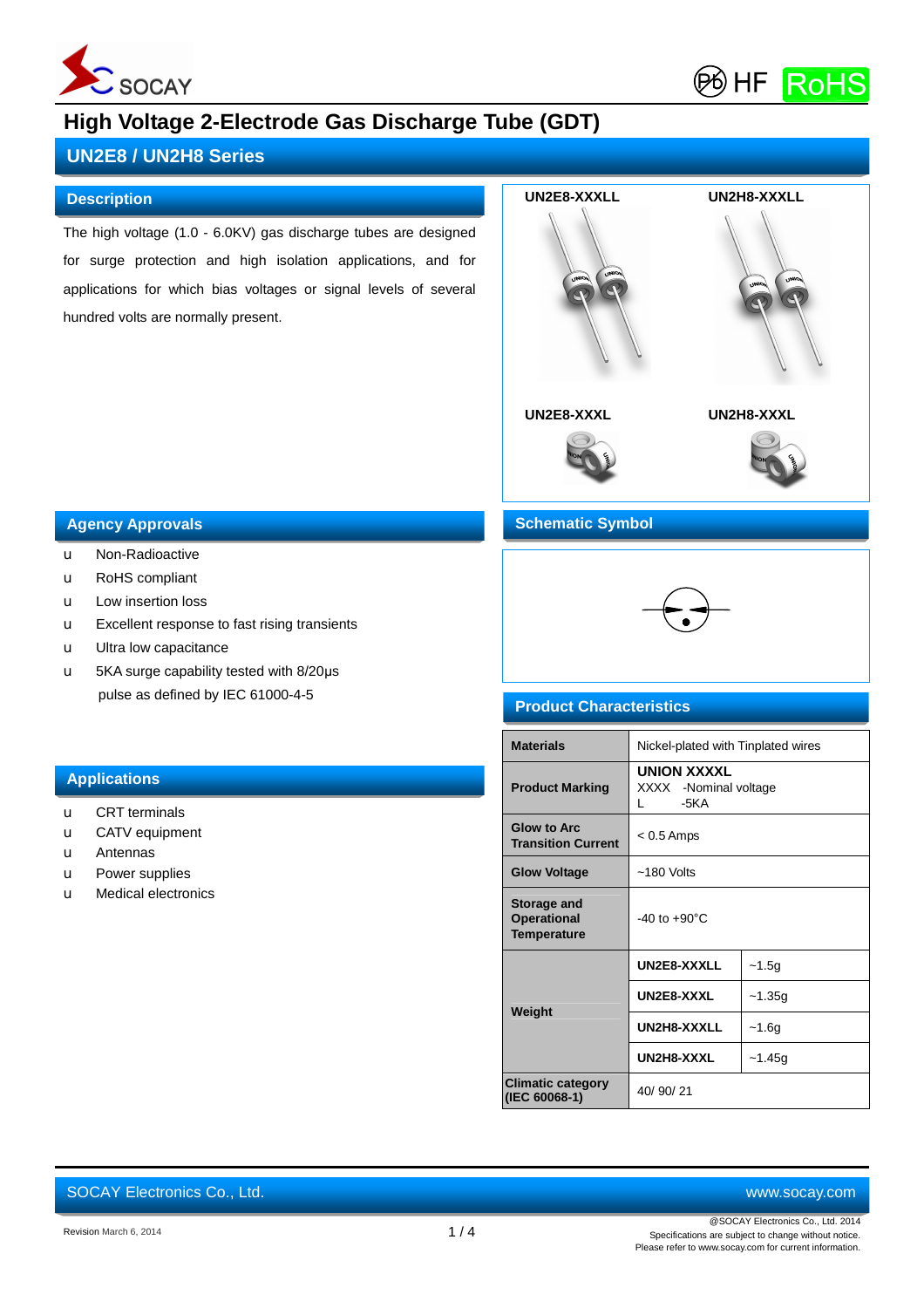



## **UN2E8 / UN2H8 Series**

## **Dimensions (Unit: mm)**









## **Electrical Characteristics**

|                                           |                |                                                  |                           |                        |                                                          |                                      |                              | <b>Service Life</b>                                                    |                                                                    |
|-------------------------------------------|----------------|--------------------------------------------------|---------------------------|------------------------|----------------------------------------------------------|--------------------------------------|------------------------------|------------------------------------------------------------------------|--------------------------------------------------------------------|
| <b>Part Number</b>                        | <b>Marking</b> | <b>DC</b><br><b>Spark-over</b><br><b>Voltage</b> | <b>Spark-over Voltage</b> | <b>Maximum Impulse</b> | <b>Minimum</b><br><b>Insulation</b><br><b>Resistance</b> | <b>Maximum</b><br><b>Capacitance</b> | <b>Arc</b><br><b>Voltage</b> | <b>Nominal</b><br><b>Impulse</b><br><b>Discharge</b><br><b>Current</b> | <b>Max</b><br><b>Impulse</b><br><b>Discharge</b><br><b>Current</b> |
|                                           |                | @100V/S                                          | @100V/µs                  | @1KV/µs                |                                                          | @1MHz                                | @1A                          | @8/20µs<br>±5 times                                                    | @8/20µs<br>1 time                                                  |
| UN2E8-1000LL<br>UN2E8-1000L               | 1000L          | 1000V±20%                                        | $<$ 1500V                 | $<$ 1600V              | 1 G $\Omega$<br>(at 100V)                                | $<$ 1.5pF                            | $-25V$                       | 5KA                                                                    | <b>10KA</b>                                                        |
| <b>UN2E8-1600LL</b><br><b>UN2E8-1600L</b> | 1600L          | 1600V±20%                                        | $<$ 2200V                 | $<$ 2400V              | 1 G $\Omega$<br>(at 100V)                                | $<$ 1.5pF                            | $-25V$                       | 5KA                                                                    | <b>10KA</b>                                                        |
| UN2E8-2000LL<br>UN2E8-2000L               | 2000L          | 2000V±20%                                        | $<$ 3000V                 | $<$ 3500V              | 1 G $\Omega$<br>(at 100V)                                | $<$ 1.5pF                            | $-25V$                       | 5KA                                                                    | 10KA                                                               |
| <b>UN2E8-2500LL</b><br>UN2E8-2500L        | 2500L          | 2500V±20%                                        | $<$ 3800V                 | $<$ 4000V              | $1$ GQ<br>(at 100V)                                      | $<$ 1.5pF                            | $-25V$                       | 5KA                                                                    | <b>10KA</b>                                                        |
| UN2E8-2700LL<br>UN2E8-2700L               | 2700L          | 2700V±20%                                        | $<$ 3800V                 | $<$ 4000V              | 1 G $\Omega$<br>(at 100V)                                | $<$ 1.5pF                            | $-25V$                       | 5KA                                                                    | <b>10KA</b>                                                        |
| <b>UN2E8-3000LL</b><br>UN2E8-3000L        | 3000L          | 3000V±20%                                        | $<$ 4300V                 | $<$ 4500V              | $1$ G $\Omega$<br>(at 100V)                              | $<$ 1.5pF                            | $-25V$                       | 5KA                                                                    | <b>10KA</b>                                                        |
| UN2E8-3500LL<br>UN2E8-3500L               | 3500L          | 3500V±20%                                        | $<$ 4800V                 | $<$ 5000V              | 1 G $\Omega$<br>(at 100V)                                | $<$ 1.5pF                            | $-25V$                       | 5KA                                                                    | 10KA                                                               |
| UN2H8-4000LL<br>UN2H8-4000L               | 4000L          | 4000V±20%                                        | $<$ 5400V                 | $<$ 5600V              | $1$ G $\Omega$<br>(at 100V)                              | $<$ 1.0pF                            | $-25V$                       | 5KA                                                                    | <b>10KA</b>                                                        |
| UN2H8-4500LL<br>UN2H8-4500L               | 4500L          | 4500V±20%                                        | $<$ 5800V                 | $<$ 6000V              | $1$ GQ<br>(at 100V)                                      | $<$ 1.0pF                            | ~25V                         | 5KA                                                                    | 10KA                                                               |
| <b>UN2H8-5000LL</b><br><b>UN2H8-5000L</b> | 5000L          | 5000V±20%                                        | $<$ 6000V                 | $<$ 6500V              | $1$ GQ<br>(at 100V)                                      | $<$ 1.0pF                            | $-25V$                       | 5KA                                                                    | <b>10KA</b>                                                        |
| UN2H8-5500LL<br>UN2H8-5500L               | 5500L          | 5500V±20%                                        | $<$ 6500V                 | $<$ 7000V              | $1 \text{ G}\Omega$<br>(at 100V)                         | $<$ 1.0pF                            | $-25V$                       | 5KA                                                                    | <b>10KA</b>                                                        |
| UN2H8-6000LL<br>UN2H8-6000L               | 6000L          | 6000V±20%                                        | $<$ 7500V                 | $<$ 8000V              | $1$ G $\Omega$<br>(at 100V)                              | $<$ 1.0pF                            | $-25V$                       | 5KA                                                                    | <b>10KA</b>                                                        |
| Notes:                                    |                |                                                  |                           |                        |                                                          |                                      |                              |                                                                        |                                                                    |

1). Terms in accordance with ITU-T K.12 and GB/T 9043-2008

2). At delivery AQL 0.65 level Ⅱ, DIN ISO 2859

SOCAY Electronics Co., Ltd. [www.socay.com](http://www.socay.com)

Revision March 6, 2014 2 / 4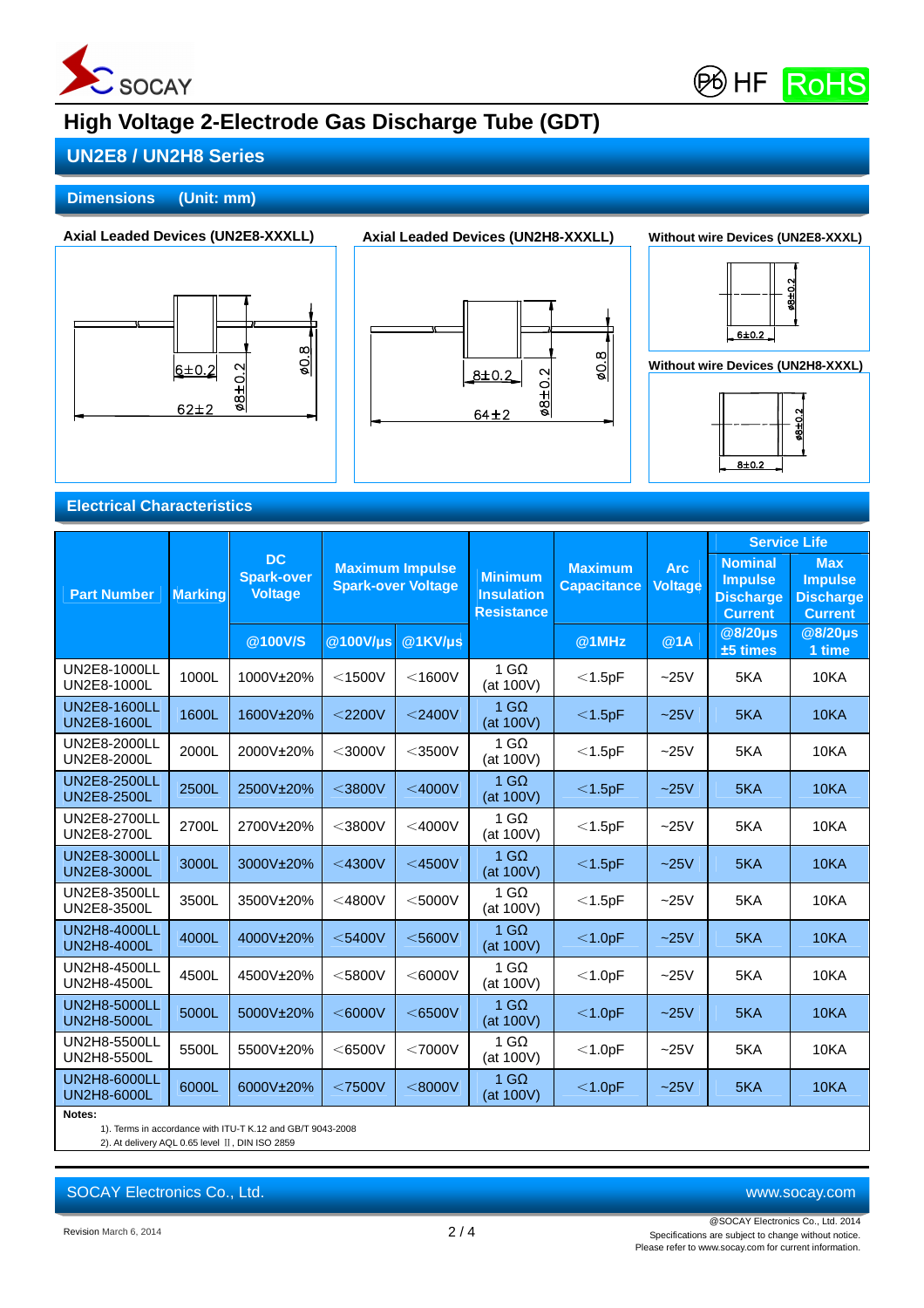



## **UN2E8 / UN2H8 Series**

## **Electrical Rating**

| <b>Item</b>                                        | <b>Test Condition / Description</b>                                                                                                                                                                                                                                                                                                                                      | <b>Requirement</b>                |
|----------------------------------------------------|--------------------------------------------------------------------------------------------------------------------------------------------------------------------------------------------------------------------------------------------------------------------------------------------------------------------------------------------------------------------------|-----------------------------------|
| DC Spark-over Voltage                              | The voltage is measured with a slowly rate of rise $dv / dt = 100V/s$                                                                                                                                                                                                                                                                                                    |                                   |
| <b>Impulse Spark-over Voltage</b>                  | The maximum impulse spark-over voltage is measured with a rise time of<br>dv / dt=100V//us or 1KV/us                                                                                                                                                                                                                                                                     |                                   |
| <b>Insulation Resistance</b>                       | The resistance of gas tube shall be measured each terminal each other<br>terminal, please see above spec.                                                                                                                                                                                                                                                                |                                   |
| <b>Capacitance</b>                                 | The capacitance of gas tube shall be measured each terminal to each other<br>terminal.<br>Test frequency: 1MHz                                                                                                                                                                                                                                                           |                                   |
| <b>Nominal Impulse Discharge</b><br><b>Current</b> | The maximum current applying a waveform of 8/20µs that can be applied<br>across the terminals of the gas tube. One hour after the test is completed,<br>re-testing of the DC spark-over voltage does not exceed ±30% of the nominal<br>DC spark-over voltage. Dwell time between pulses is 3 minutes.<br>1.0<br>0.9<br>0.5<br>0.1<br>0.0<br>-8µsec<br>30% Max<br>20µsec- | To meet<br>the specified<br>value |

#### **Recommended soldering profile**





## **Soldering Parameters - Hand Soldering**

Solder Iron Temperature: 350°C +/-5°C Heating Time: 5 seconds max.

# SOCAY Electronics Co., Ltd. [www.socay.com](http://www.socay.com)

@SOCAY Electronics Co., Ltd. 2014 Specifications are subject to change without notice. Please refer to [www.socay.com](http://www.socay.com) for current information.